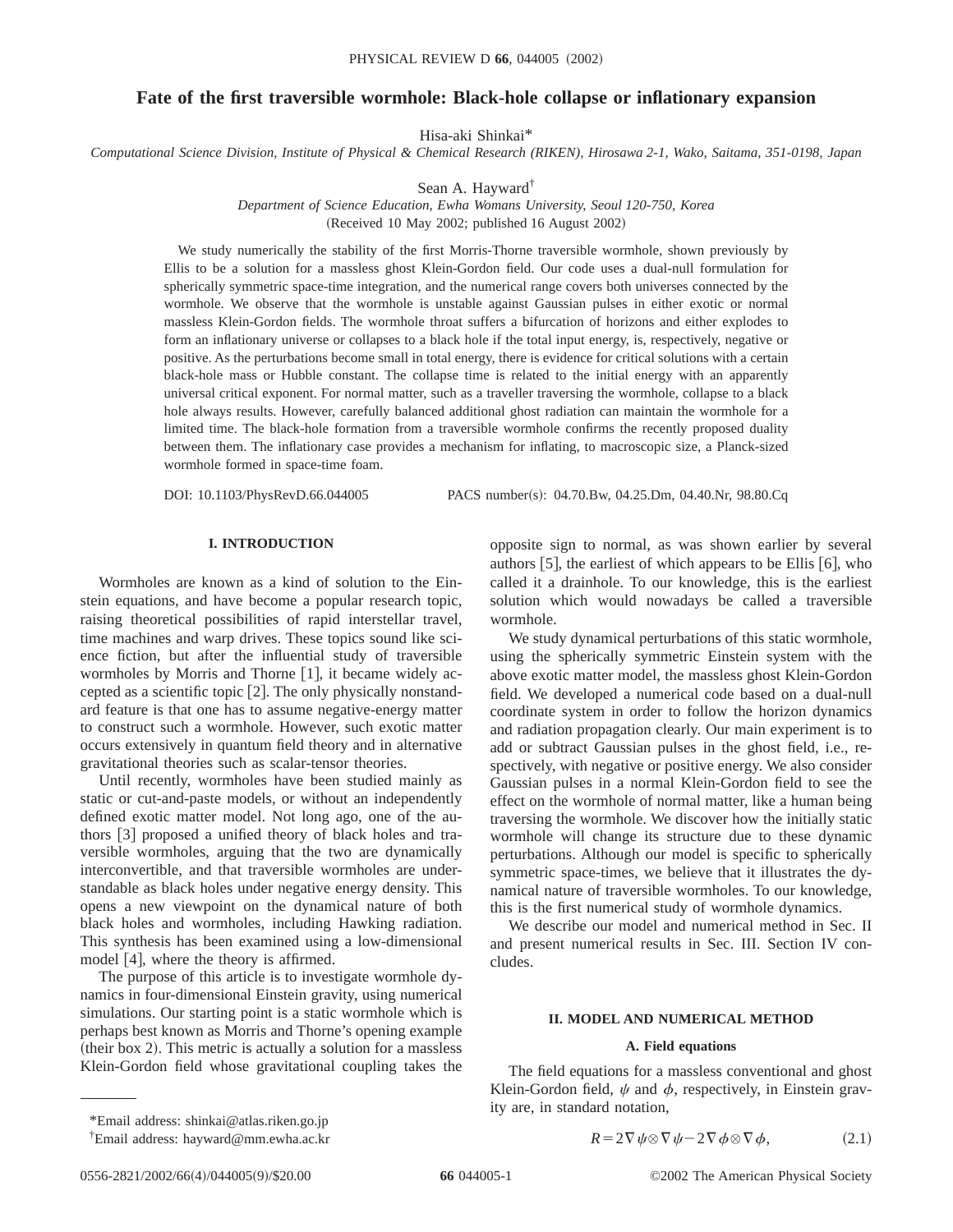$$
\Box \phi = 0, \quad \Box \psi = 0, \tag{2.2}
$$

where the coupling constants have been fixed by choice of units for  $\psi$  and  $\phi$ . We adopt a dual-null formulation developed by one of the authors  $[7]$ . The spherically symmetric line-element may be written in dual-null form

$$
ds^2 = r^2 dS^2 - 2e^{-f} dx^+ dx^-, \tag{2.3}
$$

where  $dS<sup>2</sup>$  refers to the unit sphere. Then the configuration fields are  $(r, f, \phi, \psi)$  as functions of  $(x^+, x^-)$ . The Einstein equations in spherical symmetry are expressed in  $[8,9]$ , leading to the field equations

$$
\partial_{\pm}\partial_{\pm}r + (\partial_{\pm}f)(\partial_{\pm}r) = -r(\partial_{\pm}\psi)^2 + r(\partial_{\pm}\phi)^2, \quad (2.4)
$$

$$
r^{2} \partial_{+} \partial_{-} f + 2(\partial_{+} r)(\partial_{-} r) + e^{-f}
$$
  
=  $2r^{2} (\partial_{+} \psi)(\partial_{-} \psi) - 2r^{2} (\partial_{+} \phi)(\partial_{-} \phi),$  (2.5)

$$
r\partial_{+}\partial_{-}r + (\partial_{+}r)(\partial_{-}r) + e^{-f}/2 = 0, \tag{2.6}
$$

$$
r\partial_+\partial_-\phi+(\partial_+r)(\partial_-\phi)+(\partial_-r)(\partial_+\phi)=0,\qquad(2.7)
$$

$$
r\partial_+\partial_-\psi+(\partial_+r)(\partial_-\psi)+(\partial_-r)(\partial_+\psi)=0.\qquad(2.8)
$$

To obtain a system accurate near  $\mathfrak{I}^{\pm}$ , we can use the conformal factor  $\Omega = 1/r$  instead of *r* and, as first-order variables, the conformally rescaled momenta

$$
\vartheta_{\pm} = 2\partial_{\pm}r = -2\Omega^{-2}\partial_{\pm}\Omega,\tag{2.9}
$$

$$
\nu_{\pm} = \partial_{\pm} f,\tag{2.10}
$$

$$
\wp_{\pm} = r \partial_{\pm} \phi = \Omega^{-1} \partial_{\pm} \phi, \qquad (2.11)
$$

$$
\pi_{\pm} = r\partial_{\pm}\psi = \Omega^{-1}\partial_{\pm}\psi. \tag{2.12}
$$

Here  $\vartheta$  has the meaning of expansion, though it is rescaled from the usual definition,  $\theta_+ = 2r^{-1}\partial_+r$ . Then  $(\varphi_{\pm}, \pi_{\pm}, \vartheta_{\pm}, \nu_{\pm})$  are finite and generally nonzero at  $\mathfrak{I}^{\mp}$ . The remaining first-order equations follow from the above field equations and the spherically symmetric identity  $\partial_{+}\partial_{-}$  $= \partial_- \partial_+$ :

$$
\partial_{\pm}\vartheta_{\pm} = -\nu_{\pm}\vartheta_{\pm} - 2\Omega\pi_{\pm}^2 + 2\Omega\varphi_{\pm}^2, \qquad (2.13)
$$

$$
\partial_{\pm} \vartheta_{\mp} = -\Omega(\vartheta_{+} \vartheta_{-}/2 + e^{-f}), \qquad (2.14)
$$

$$
\partial_{\pm} \nu_{\mp} = -\Omega^2 (\vartheta_{+} \vartheta_{-}/2 + e^{-f} - 2\pi_{+} \pi_{-} + 2\varphi_{+} \varphi_{-}), \qquad (2.15)
$$

$$
\partial_{\pm}\wp_{\mp} = -\Omega \,\vartheta_{\mp}\wp_{\pm}/2,\tag{2.16}
$$

$$
\partial_{\pm} \pi_{\mp} = -\Omega \vartheta_{\mp} \pi_{\pm}/2. \tag{2.17}
$$

These equations plus the inverted momentum definitions

$$
\partial_{\pm}\Omega = -\Omega^2 \vartheta_{\pm}/2, \qquad (2.18)
$$

$$
\partial_{\pm} f = \nu_{\pm} \,, \tag{2.19}
$$



FIG. 1. Numerical grid structure. Initial data are given on null hypersurfaces  $\Sigma_+$  ( $x^{\pm}$ =0,  $x^{\pm}$ >0) and their intersection *S*.

$$
\partial_{\pm} \phi = \Omega \varphi_{\pm} , \qquad (2.20)
$$

$$
\partial_{\pm}\psi = \Omega \pi_{\pm} \tag{2.21}
$$

constitute the first-order dual-null form, suitable for numerical coding.

#### **B. Numerical method**

We prepare our numerical integration range as drawn in Fig. 1. The grid will cover both universes connected by the wormhole throat  $x^+=x^-$ . The grid is assumed to be equally spaced in  $\Delta x^{\pm} = \Delta$ .

The basic idea of numerical integration is as follows. We give initial data on a surface *S* and the two null hypersurfaces  $\Sigma_{\pm}$  generated from it. Generally the initial data have to be given as

$$
(\Omega, f, \vartheta_{\pm}, \phi, \psi)
$$
 on  $S: x^{+} = x^{-} = 0,$  (2.22)  
 $(\nu_{\pm}, \wp_{\pm}, \pi_{\pm})$  on  $\Sigma_{\pm}: x^{\mp} = 0, x^{\pm} > 0.$  (2.23)

We then evolve the data  $u = (\Omega, \vartheta_+, f, \nu_+, \varphi, \psi, \varphi_+, \pi_+)$  on a constant- $x^-$  slice to the next.

Because of the dual-null decomposition, the causal region of a grid is clear, and there are in-built accuracy checks: the integrability conditions or consistency conditions  $\partial_{-}\partial_{+}u$  $= \partial_{+} \partial_{-} u$ . In order to update a point N (north), we have two routes from the points  $E ~ (east)$  and  $W ~ (west)$ . The set of equations,  $(2.13)$ – $(2.21)$ , gives us  $x^+$ -direction (W to N) and  $x^-$ -direction (E to N) integrations together with the consistency conditions.

All the equations can be written as

$$
u_{new} = u_{old} + f(u_{RHS})\Delta, \qquad (2.24)
$$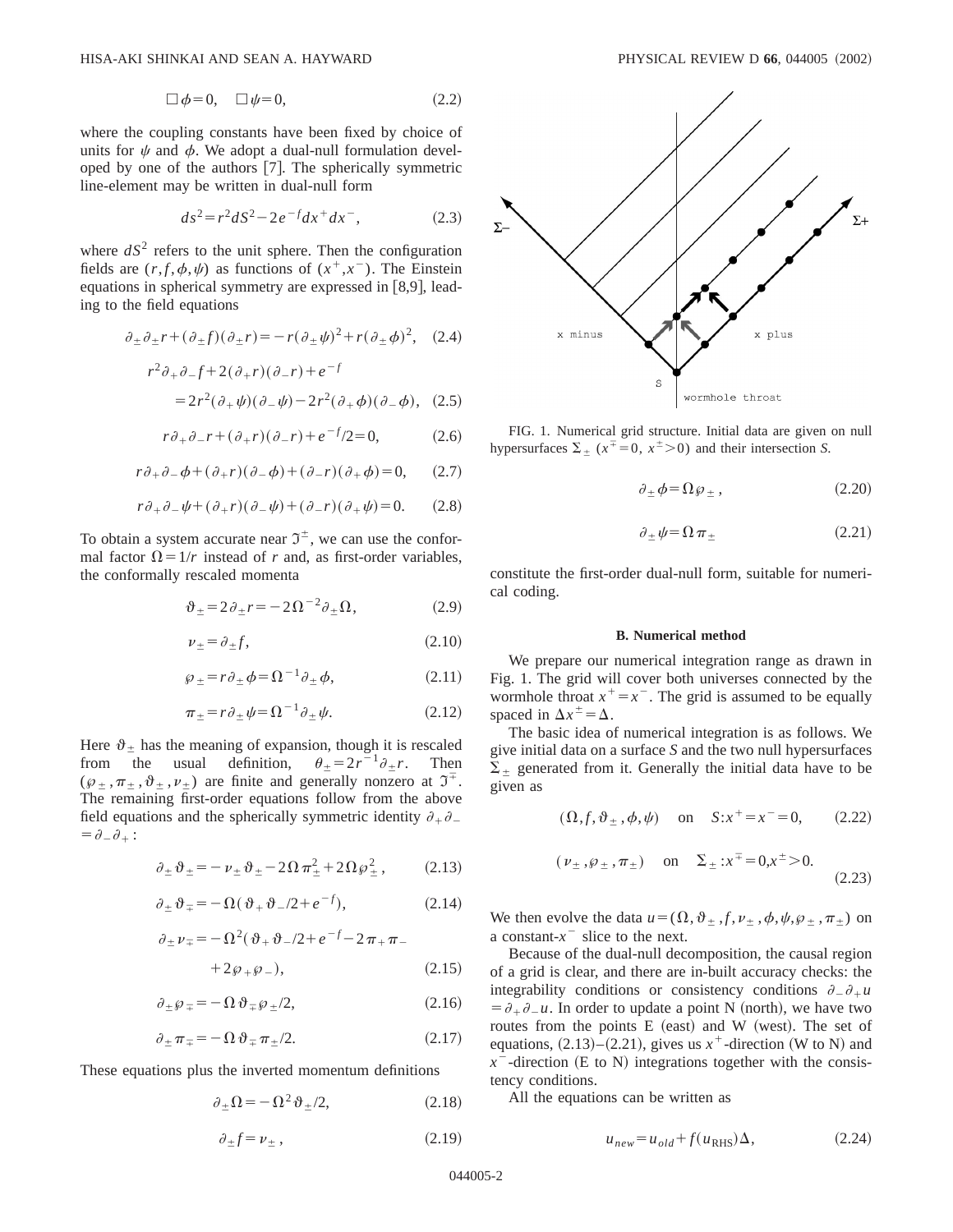and the input variables,  $u_{RHS}$ , in the right-hand-side term depend on the integration schemes. In more detail, we followed these steps:

(1) Integrate  $(\Omega, \vartheta_+, \vartheta_-, \nu_-, f, \varphi, \psi, \varphi_-, \pi_-)$  using the  $\partial_+$  equations (update N from W): use  $u_{\text{RHS}} = u_W$ ; (2) Integrate  $(\Omega, \vartheta_+, \vartheta_-, \nu_+, f, \varphi, \psi, \varphi_+, \pi_+)$  using the grate  $(\Omega, \vartheta_+, \vartheta_-, \nu_+, f, \phi, \psi, \varphi_+, \pi_+)$  $\partial$ <sub>-</sub>-equations (update N from E): use  $u_{RHS} = u_E$ ; (3) update N from W again: use  $u_{RHS} = (u_W + u_N)/2$ ; (4) update N from E again: use  $u_{RHS} = (u_E + u_N)/2$ ; (5) check the consistency of  $(\Omega, \vartheta_+, \vartheta_-, f, \phi)$  at point N. If the convergence is not satisfactory, repeat back to the step 3. We set the tolerance as  $\max |u_{E\rightarrow N}-u_{W\rightarrow N}|$  < 10<sup>-5</sup> for  $(\Omega, \vartheta_+, \vartheta_-, f, \varphi)$ .

As a virtue of the dual-null scheme, we can follow the wormhole throat or black-hole horizons easily. They are both trapping horizons, hypersurfaces where  $\vartheta_+ = 0$  or  $\vartheta_- = 0$  $[9,10]$ . Another benefit is the singular point excision technique. As we described, the causal region of each grid point in the dual-null scheme is apparent. When a grid point is inside a black-hole horizon and near to the singularity, we can exclude that point and grid points in its future null cone from further numerical computation. Actually we excised grid points if one of  $(|\vartheta_+|, |\vartheta_-|, |e^{-f}|)$  exceeds  $\sim$  25. We found that this is useful for investigating inside a black-hole horizon, though there is naturally a limit on how closely a singularity can be approached.

## **C. Static wormhole**

The first Morris-Thorne wormhole metric  $\lceil 1 \rceil$  was given as

$$
ds^2 = (a^2 + l^2)dS^2 + dl^2 - dt^2,
$$
 (2.25)

where *a* denotes the throat radius of the wormhole. Since it is an overall scale, we set  $a=1$  for numerical purposes but retain it in the text. Transforming the proper radial length *l* and the static proper time *t* to dual-null coordinates

$$
x^{\pm} = (t \pm l)/\sqrt{2}
$$
 (2.26)

the analytic expressions for the Ellis wormhole solution  $[6]$ are

$$
\phi = \tan^{-1}(l/a), \tag{2.27}
$$

$$
\Omega = 1/\sqrt{a^2 + l^2},\tag{2.28}
$$

$$
f=0,\tag{2.29}
$$

$$
\wp_{\pm} = \pm a/\sqrt{2}\sqrt{a^2 + l^2},\tag{2.30}
$$

$$
\vartheta_{\pm} = \pm \sqrt{2} l / \sqrt{a^2 + l^2},\tag{2.31}
$$

$$
\nu_{\pm} = 0 \tag{2.32}
$$

with the conventional field  $\psi$  vanishing. The wormhole is symmetric in interchange of the two universes,  $l \rightarrow -l$ , though this will not be so for the perturbations. The energy density is

$$
T_{tt} = -\frac{a^2}{8\pi(a^2 + l^2)^2}
$$
 (2.33)

with units  $G=1$ . The negative energy density is a maximum at the throat  $l=0$ , tends to zero at infinity, and is smaller for larger wormholes. Note that the wormhole throat is a double trapping horizon,  $\vartheta_{+}=\vartheta_{-}=0$ . The behavior of these generally different trapping horizons will be a key indicator of the evolution of the perturbed wormhole.

The dual-null initial data for the static wormhole is

$$
(\phi, \Omega, f, \vartheta_{\pm}) = (0, 1/a, 0, 0) \quad \text{on} \quad S,
$$
 (2.34)  

$$
(\varphi_{\pm}, \nu_{\pm}) = [\pm a/\sqrt{2a^2 + (x^{\pm})^2}, 0] \quad \text{on} \quad \Sigma_{\pm}.
$$
 (2.35)

#### **D. Gravitational mass-energy**

We find that the dynamical structure will be characterized by the total mass or energy of the system, the Bondi energy. Localizing, the local gravitational mass-energy is given by the Misner-Sharp energy  $E$ , while the (localized Bondi) conformal flux vector components  $\varphi^{\pm}$  were defined in [8,9]:

$$
E = (1/2)r[1 - g^{-1}(dr, dr)]
$$
  

$$
= (1/2)r + e^{fr}(\partial_{+}r)(\partial_{-}r)
$$
  

$$
= \frac{1}{2\Omega} \left[1 + \frac{1}{2}e^{f}\vartheta_{+}\vartheta_{-}\right],
$$
 (2.36)  

$$
\varphi^{\pm} = r^{2}T^{\pm}{}^{\pm}\partial_{\pm}r = r^{2}e^{2f}T_{\mp}{}^{\pm}\partial_{\pm}r
$$

$$
=e^{2f}(\pi_{\mp}^2-\wp_{\mp}^2)\,\vartheta_{\pm}/8\pi.\tag{2.37}
$$

They are related by the energy propagation equations or unified first law  $[9]$ 

$$
\partial_{\pm} E = 4 \pi \varphi_{\pm} = -\frac{1}{2} e^f (\pi_{\pm}^2 - \varphi_{\pm}^2) \vartheta_{\mp} , \qquad (2.38)
$$

so that one may integrate to

$$
E(x^+, x^-) = \frac{a}{2} + 4\pi \int_{(0,0)}^{(x^+, x^-)} (\varphi_+ dx^+ + \varphi_- dx^-),
$$
\n(2.39)

where the integral is independent of path, by conservation of energy [8,9]. Here the initial condition  $E|_S = a/2$  corresponds to the static wormhole. The definitions are local, but  $\lim_{x^+ \to \infty} E$  is the Bondi energy and  $\lim_{x^+ \to \infty} \varphi$  the Bondi flux for the right-hand universe. For the static wormhole, the energy  $E = a^2/2\sqrt{a^2 + l^2}$  is everywhere positive, maximal at the throat, and zero at infinity,  $l \rightarrow \pm \infty$ , i.e., the Bondi energy is zero. Generally, the Bondi energy-loss property, that it should be nonincreasing for matter satisfying the null energy condition  $[8]$ , is reversed for the ghost field.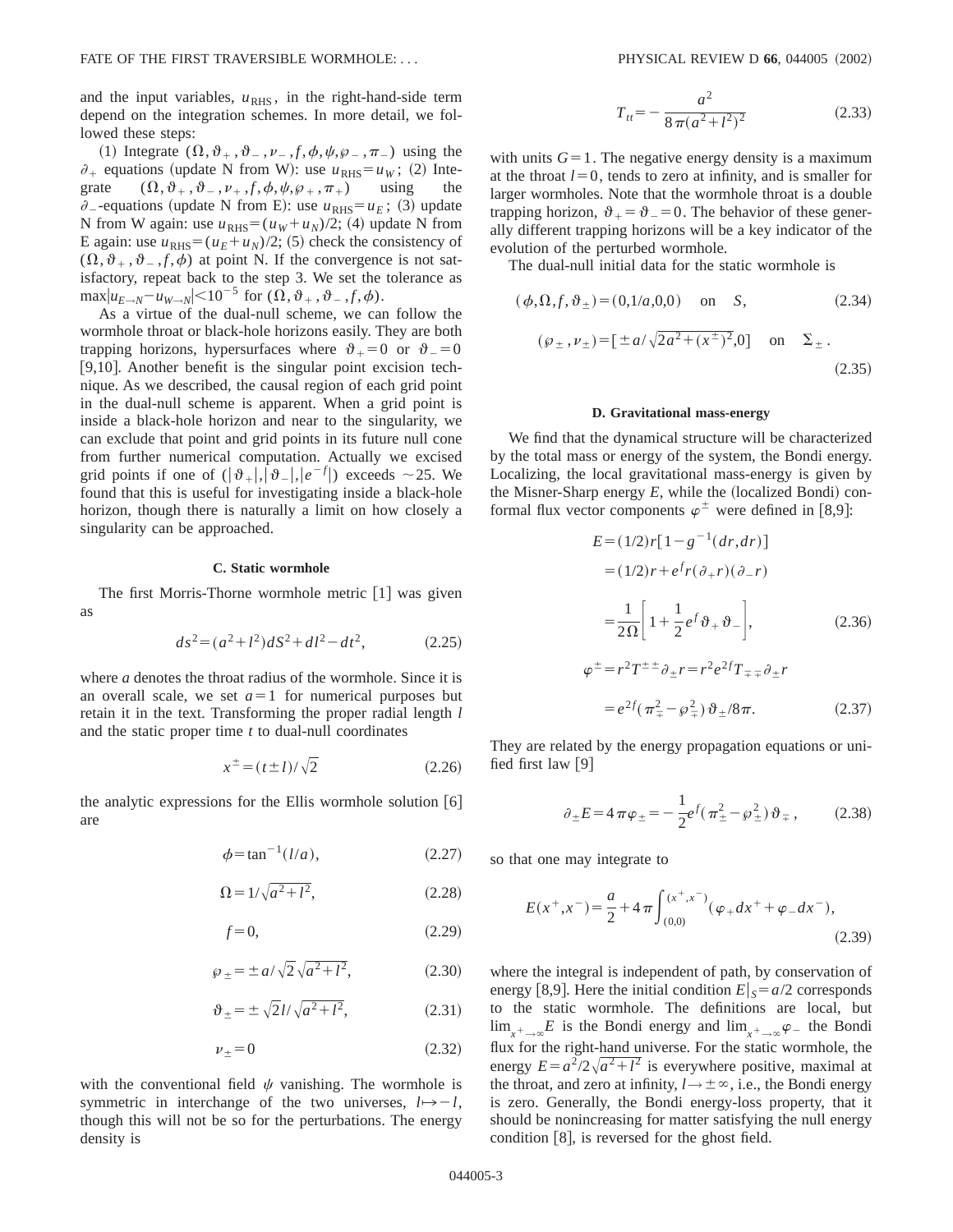

FIG. 2. Convergence behavior of the code for exact static wormhole initial data. The location of the trapping horizon  $\vartheta = 0$  is plotted for several resolutions labelled by the number of grid points for  $x^+$ =[0,20]. We see that numerical truncation error eventually destroys the static configuration.

# **III. DYNAMICAL BEHAVIOR OF TRAVERSIBLE WORMHOLES**

## **A. Evolution of a static wormhole**

We start with the numerical evolution of the static wormhole. We find that a numerical truncation error can quite easily destroy the stability. In Fig. 2 we show our tracking of the location of the trapping horizon  $\vartheta$  = 0 for static wormhole initial data, with different numbers of grid points: 801, 1601, ..., 9601, for  $x^+ = [0,20]$ . The location of the throat, where  $\vartheta_+ = \vartheta_- = 0$ , is supposed to be stationary at  $x^+ = x^-$ . The figure shows that at sufficient resolution, we can maintain a static wormhole for a given time. Vice versa, this shows that in our dual-null scheme and the current applied numerical integration scheme, the lack of resolution inevitably causes an unstable evolution eventually. We hereafter discuss the dynamical structure of perturbations of the wormhole only in the reliable evolution range, with the resolution kept good enough  $(9601)$  to preserve the static case.

In Fig. 3 we demonstrate the numerical evolution of the static wormhole, giving the expansion  $\vartheta_+$  and the local gravitational mass-energy *E* as functions of  $(x^+, x^-)$ .

#### **B. Gaussian perturbations in ghost field**

We first put perturbations of the static wormhole in the form of Gaussian pulses, input from the right-hand universe *l*. The initial data on  $\Sigma_+$  is

$$
\wp_{+} = a/\sqrt{2}\sqrt{a^2 + l^2} + c_a \exp[-c_b(l - c_c)^2],\qquad(3.1)
$$

with all other initial data as for the static wormhole. Here  $c_a$ ,  $c_b$ ,  $c_c$  are parameters, with runs being performed for increasingly small values of the amplitude  $c_a$ ,  $c_b = 3,6,9$  and  $c_c$ =3. That is, the pulses will hit the wormhole throat at  $x^+=x^-=3$ . For  $c_a$  positive or negative, this corresponds, respectively, to enhancing or reducing the supporting ghost field. Note that this pulse-type perturbation starts only from the right-hand universe. This situation is available because our numerical region covers both sides of the wormhole, though we assume that the space-time is locally spherically symmetric.



FIG. 3. Static wormhole configuration obtained with the highest resolution calculation: (a) expansion  $\vartheta_+$  and (b) local gravitational mass-energy *E* are plotted as functions of  $(x^+, x^-)$ . Note that the energy is positive and tends to zero at infinity.

Figure 4 shows the horizon locations for both  $\vartheta_+ = 0$  and  $\vartheta_0 = 0$ , for  $c_b = 3$ . We plotted three cases,  $c_a = \pm 0.1$  and  $-0.01$ , and it can be seen that in each case, the double trapping horizon comprising the initial wormhole throat bifurcates when the pulse hits it. The two horizons then accelerate away from each other, rapidly approaching the speed of light and appearing to be asymptotically null. Due to the grid excision technique for strong curvature regions, the final horizon coordinate  $x_H^-$ , where the right-hand trapping horizon becomes null, is often excised from the numerical computation. In such a case, we determine  $x_H^-$  by extrapolating the horizon trajectory with a function  $x^+=b_0+b_1x^-+b_2(x^-)^2$  $+ b_3 / (x^- - x^-_H)$ , where  $b_i$  and  $x^-_H$  are unknown constants. A partial Penrose diagram of the evolved space-time is given in Fig. 5, which is like the prediction in  $\lceil 3 \rceil$ . However, the two horizons move in opposite directions depending on the sign of  $c_a$ . In the following, one should bear in mind that  $\vartheta$  +  $>0, \vartheta$ <sub>-</sub> $<$ 0 initially in the right-hand universe  $x$ <sup>+</sup> $>$ *x*<sup>-</sup>, with signs reversing for the left-hand universe.

When we supplement the ghost field,  $c_a = 0.1$ , we see that the  $\vartheta$ <sub>±</sub> = 0 horizons move, respectively, in the  $x^{\pm}$  directions,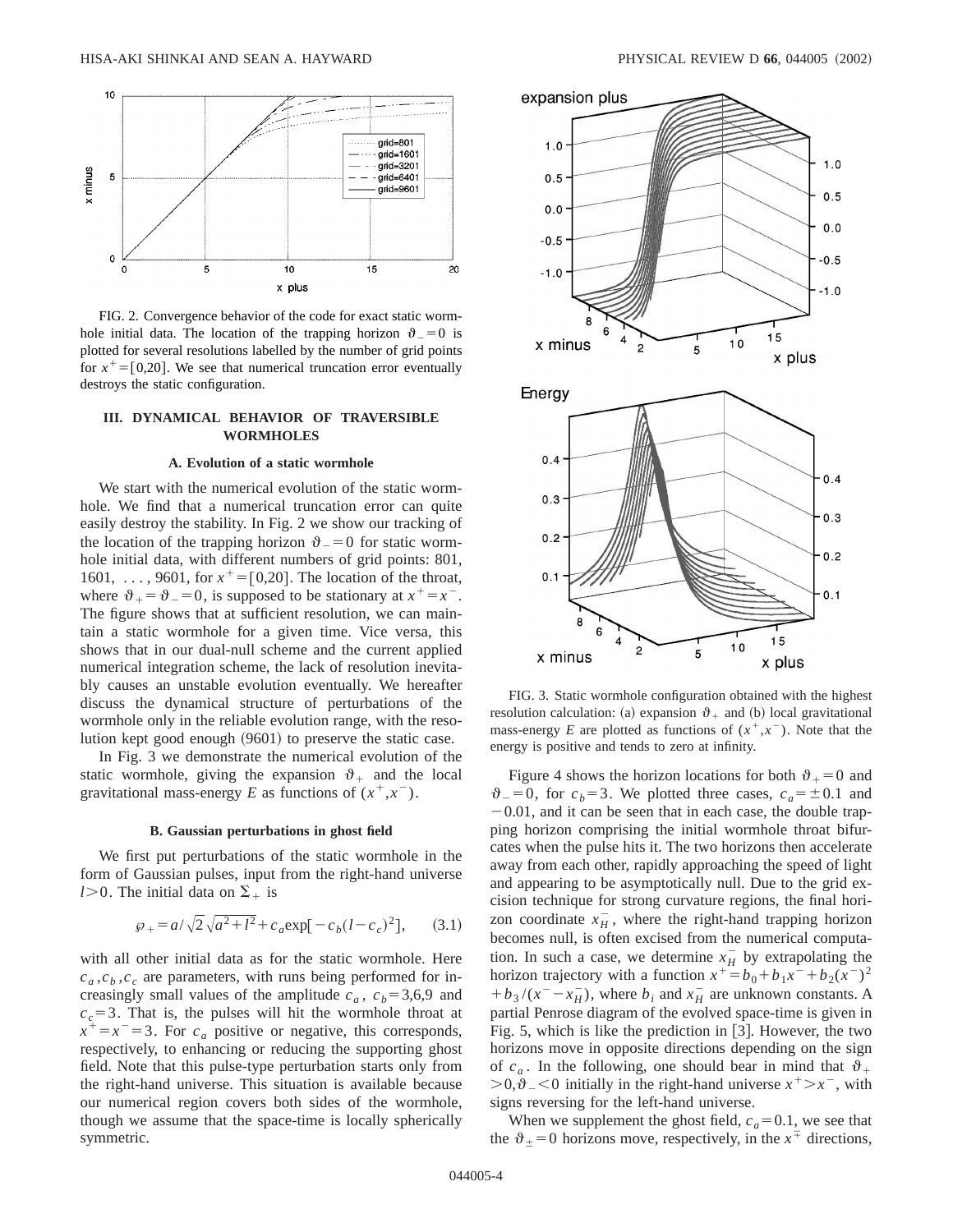

FIG. 4. Horizon locations,  $\vartheta_+ = 0$ , for a perturbed wormhole. (a) is the case where we supplement the ghost field,  $c_a=0.1$ , and (b1) and (b2) are where we reduce the field,  $c_a = -0.1$  and  $-0.01$ . Dashed lines and solid lines are  $\vartheta_+ = 0$  and  $\vartheta_- = 0$ , respectively. In all cases, the pulse hits the wormhole throat at  $(x^+, x^-) = (3,3)$ . A 45° counterclockwise rotation of the figure corresponds to a partial Penrose diagram.



FIG. 5. Partial Penrose diagram of the evolved space-time.

meaning that  $\vartheta$ <sub>±</sub>>0 in the region between them. This defines past trapped surfaces, which occur in expanding universes, such as the de Sitter solution. In Fig. 6 we plot the areal radius *r* of the "throat" [11]  $x^+=x^-$ , as a function of proper time

$$
\tau = \int_{x^+ = x^-} e^{-f/2} dt, \quad t = (x^+ + x^-)/\sqrt{2}.
$$
 (3.2)

It can be seen to rapidly increase, actually exponentially: the lines in the figure can be expressed with a function  $r/a = 1$  $+ b_4 \exp[H(\tau-b_5)]$  where  $b_i$  and *H* are constants, and we show the Hubble constant *H* in Table I. This exponential expansion, combined with the horizon structure, indicates that the wormhole has exploded to an inflationary universe. The two trapping horizons become the cosmological horizons. This connection between wormholes and inflation was unanticipated, but is consistent with the general theory  $\lceil 3 \rceil$ .



FIG. 6. Areal radius *r* of the "throat"  $x^+=x^-$ , plotted as a function of proper time. Additional negative energy causes inflationary expansion, while reduced negative energy causes collapse to a black hole and central singularity.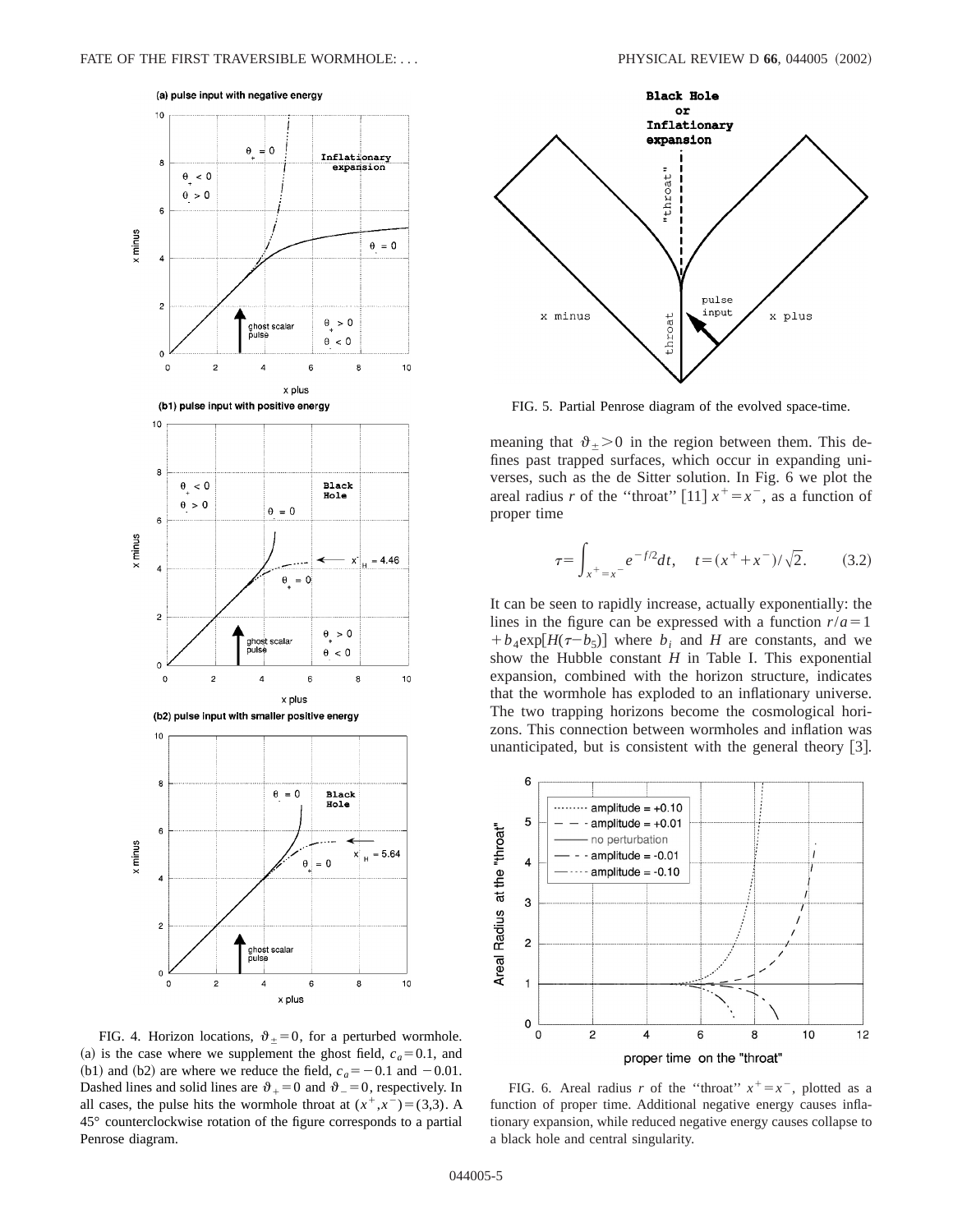TABLE I. Initial Bondi energy  $E_0$  and the final structures for different ghost pulse inputs described by Eq.  $(3.1)$ . The energy is evaluated at  $x^+=20$ , subtracting that of the exact static solution. The final structure was judged at  $x^2 = 10$  by the horizon structure. For inflation cases, the Hubble constant *H* was measured on the ''throat,'' Fig. 5. For black-hole cases we show the final horizon coordinate  $x_H^-$ , where the  $\vartheta_+ = 0$  trapping horizon becomes null, Fig. 4(b), and the final mass *M* of the black hole, Fig. 7(b).

|                  |                                                                          |        | Final structure   |      |           |
|------------------|--------------------------------------------------------------------------|--------|-------------------|------|-----------|
|                  | $c_a$ $c_b$ $E_0/a$                                                      |        |                   | Ha   |           |
|                  | $+10^{-1}$ 3.0 $-5.07 \times 10^{-2}$ inflation                          |        |                   | 1.56 | Fig. 4(a) |
|                  | $+10^{-2}$ 3.0 $-4.45 \times 10^{-3}$ inflation                          |        |                   | 1.19 |           |
|                  | $+10^{-3}$ 3.0 $-4.40 \times 10^{-4}$ inflation                          |        |                   | 1.13 |           |
|                  | $+10^{-4}$ 3.0 $-4.39 \times 10^{-5}$ inflation                          |        |                   | 1.12 |           |
|                  |                                                                          |        |                   |      |           |
| $0.0 \qquad 3.0$ | 0.0                                                                      | static |                   |      | (Fig. 3)  |
|                  |                                                                          |        |                   |      |           |
|                  | $-10^{-4}$ 3.0 $+4.39\times10^{-5}$ black hole 8.42 0.296                |        |                   |      |           |
|                  | $-10^{-3}$ 3.0 $+4.38 \times 10^{-4}$ black hole 6.98 0.310              |        |                   |      |           |
|                  | $-10^{-2}$ 3.0 $+4.32 \times 10^{-3}$ black hole 5.64 0.325 [Fig. 4(b2)] |        |                   |      |           |
|                  | $-10^{-1}$ 3.0 $+3.70 \times 10^{-2}$ black hole 4.46 0.420 [Fig. 4(b1)] |        |                   |      |           |
|                  | $-10^{-1}$ 6.0 $+2.60 \times 10^{-2}$ black hole 4.82 0.38               |        |                   |      |           |
|                  | $-10^{-1}$ 9.0 + 2.12×10 <sup>-2</sup> black hole 4.90 0.35              |        |                   |      |           |
|                  |                                                                          |        | $x_{H}^{-}/a$ M/a |      |           |

The two universes connected by the wormhole have essentially been combined into one universe.

On the other hand, when we reduce the ghost field,  $c_a$ =  $-0.1$ , the  $\vartheta_{\pm} = 0$  horizons move, respectively, in the  $x^{\pm}$ directions, meaning that  $\vartheta$ <sub>±</sub> <0 in the region between them. This defines future trapped surfaces, which occur inside black holes, such as the Schwarzschild solution. Figure 6 shows that the areal radius is heading towards zero in finite proper time, though the code cannot follow it into the apparent central singularity. This and the horizon structure indicates that the wormhole has collapsed to a black hole. The trapping horizons appear to become asymptotically null, where they would coincide with the event horizons of the black hole. This occurs around  $x_H^-$  ~ 4.46 for the right-hand universe.

If the amplitude of the pulse is reduced, the black hole forms later, as shown in Fig. 4(b2) for  $c_a = -0.01$ . As a physical measure of the size of the perturbation, we take the initial Bondi energy

$$
E_0 = E(\infty, 0) \tag{3.3}
$$

scaled by the initial throat radius *a*. In practice we take  $E(20,0)$  and subtract the corresponding value for the static wormhole. Some data are presented in Table I. We find that positive  $E_0$  will cause collapse to a black hole, while negative  $E_0$  will cause explosion to an inflationary universe. Also, the speed of the horizon bifurcation increases with the energy. One could also scale the total energy by the maximal initial energy *E*, but this occurs at the throat and is *a*/2. In either case, the perturbations are small, down to 1% in energy, yet the final structure is dramatically different. Thus we conclude that the static wormhole is unstable.

Accepting that the static wormhole is stable to linear perturbations  $[12,13]$ , we seem to have discovered a nonlinear instability, something of interest in itself. Circumstantial evidence for a quadratic instability is that it is first signalled by nonzero values of  $v_{\pm}$ , and the propagation equations (2.15) for  $v_{\pm}$  have quadratic terms on the right-hand side, which should cancel to zero in the static solution. This could be addressed by second-order perturbation theory, but we know of no such studies for wormholes.

In Fig. 7 we plot the energy  $E(x^+, x^-)$  as a function of  $x^{\text{-}}$ , for  $x^{\text{+}}=12,16,20$  for the three cases in Fig. 4. In each case, the mass increases rapidly in  $x^-$  as the horizon  $\vartheta_{\pm}$  $=0$  forms, but rapidly approaches a constant value in  $x^+$  at the horizon. This value

$$
M = E(\infty, x_H^-) \tag{3.4}
$$

is the final mass of the black hole. Obtaining this easily is another virtue of the dual null scheme. The values are shown in Table I. The graphs indicate that an observer at infinity will see a burst of radiation as the wormhole collapses or explodes. For collapse, a certain fraction of the field energy radiates away, the rest being captured by the black hole, constituting its mass. For explosion, the radiated energy continues to rise in an apparently self-supporting way as the universe inflates.

Figure 8 gives a survey of various parameters of *ca* and  $c_b$ , fixing  $c_c$ =3. Figure 8(a) shows how quickly the blackhole horizon, the outer trapping horizon  $\vartheta_+ = 0$ , develops after the pulse hits the throat. We see that the dots are close to one line, indicating a logarithmic relation between the collapse time and the initial energy of the perturbation,

$$
e^{x_H^- - 3} \propto E_0^{-0.60} \,. \tag{3.5}
$$

Figure 8(b) is the final black hole mass  $M$  as a function of the initial energy of the perturbation. Interestingly, as the perturbations become small, the black-hole mass seems to approach a nonzero constant,

$$
M \sim 0.30a. \tag{3.6}
$$

In the inflationary case, the Hubble parameter  $H$  (or horizon mass 1/2*H*) also seems to have a limiting value for small perturbations, as seen in Table I:

$$
H \sim 1.1/a. \tag{3.7}
$$

Since these masses are the same order as the wormhole scale *a*, we guess that the static wormhole is something like an instanton with two different attractors nearby. This scenario requires more detailed study with different models, and we plan to report it subsequently.

### **C. Gaussian pulses in conventional field**

Similarly, we next consider adding a small amount of conventional scalar field to the static wormhole solution. This is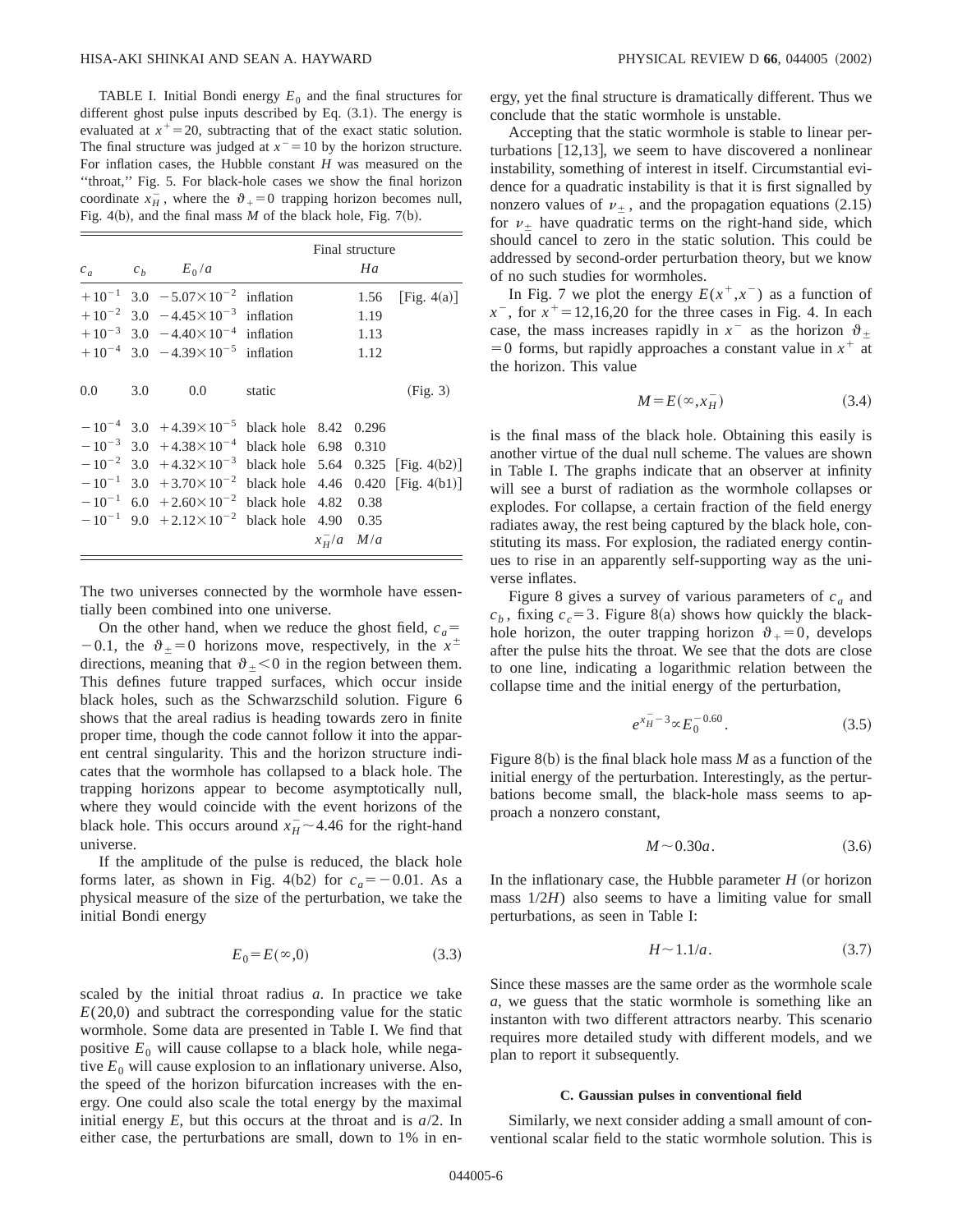

FIG. 7. Energy  $E(x^+, x^-)$  as a function of  $x^-$ , for  $x^+$  $=$  12,16,20. Here  $c_a$  is (a) 0.05, (b1)  $-0.1$ , and (b2)  $-0.01$ . The energy for different  $x^+$  coincides at the final horizon location  $x_H^-$ , indicating that the horizon quickly attains constant mass *M*  $E(E(\infty, x_H^{-})$ . This is the final mass of the black hole. The values are shown in Table I.

 $\overline{2}$ 

0.010

farı

3

 $x$  minus

 $-5.64$ at

5

6

4

a simplified model of a situation that a positive-energy creature jumps into a traversible wormhole. Again we add Gaussian pulses to the initial data on  $\Sigma_+$  as

$$
\pi_{+} = \tilde{c}_a \exp[-\tilde{c}_b (l - \tilde{c}_c)^2],\tag{3.8}
$$

with all other initial data as for the static wormhole. We set  $\tilde{c}_b = \tilde{c}_c = 3$ , so that the pulse will again hit the wormhole throat at  $x^+=x^-=3$ .



FIG. 8. Relation between the initial perturbation and the final mass of the black hole. (a) The final horizon ( $\vartheta_+ = 0$ ) coordinate  $x_H^-$  – 3, since we fixed  $c_c$  = 3, versus initial energy of the perturbation,  $E_0$ . We plotted the results of the runs of  $c_a=10^{-1}$ , ...,  $10^{-4}$ with  $c_b = 3,6$ , and 9. They lie close to one line. (b) The final black hole mass *M* for the same examples. We see that *M* appears to reach a nonzero minimum for small perturbations.

We show the horizon structure in Fig. 9 and initial total energy in Table II. The additional normal field slightly enhances the total energy, with either sign of amplitude, and the wormhole collapses to a black hole. The fundamental dynamical behavior is the same as for the previous ghost perturbations with positive energy. We see again a logarithmic relation between the time and the initial energy of the perturbation,  $e^{x_H^- - 3} \propto E_0^{-0.61}$ , Fig. 10(a). The critical exponent is consistent with that found for perturbations in the ghost field, indicating a new kind of critical behavior reminiscent of that found by Choptuik  $[14]$  in black-hole collapse. In the limit of small perturbations, the black-hole mass also appears to approach the same nonzero constant,  $M \sim 0.30a$ , Fig. 10(b). Although the current code has a limit on how small perturbations can be, since the black-hole collapse should occur within the reliable evolution range, the data suggest the existence of a critical solution with a certain black-hole mass.

For these perturbations, the energy perturbation is as small as about 0.01%, a quite convincing indication of instability. From this and general principles [3], we expect that any normal matter traversing the wormhole will cause its collapse to a black hole.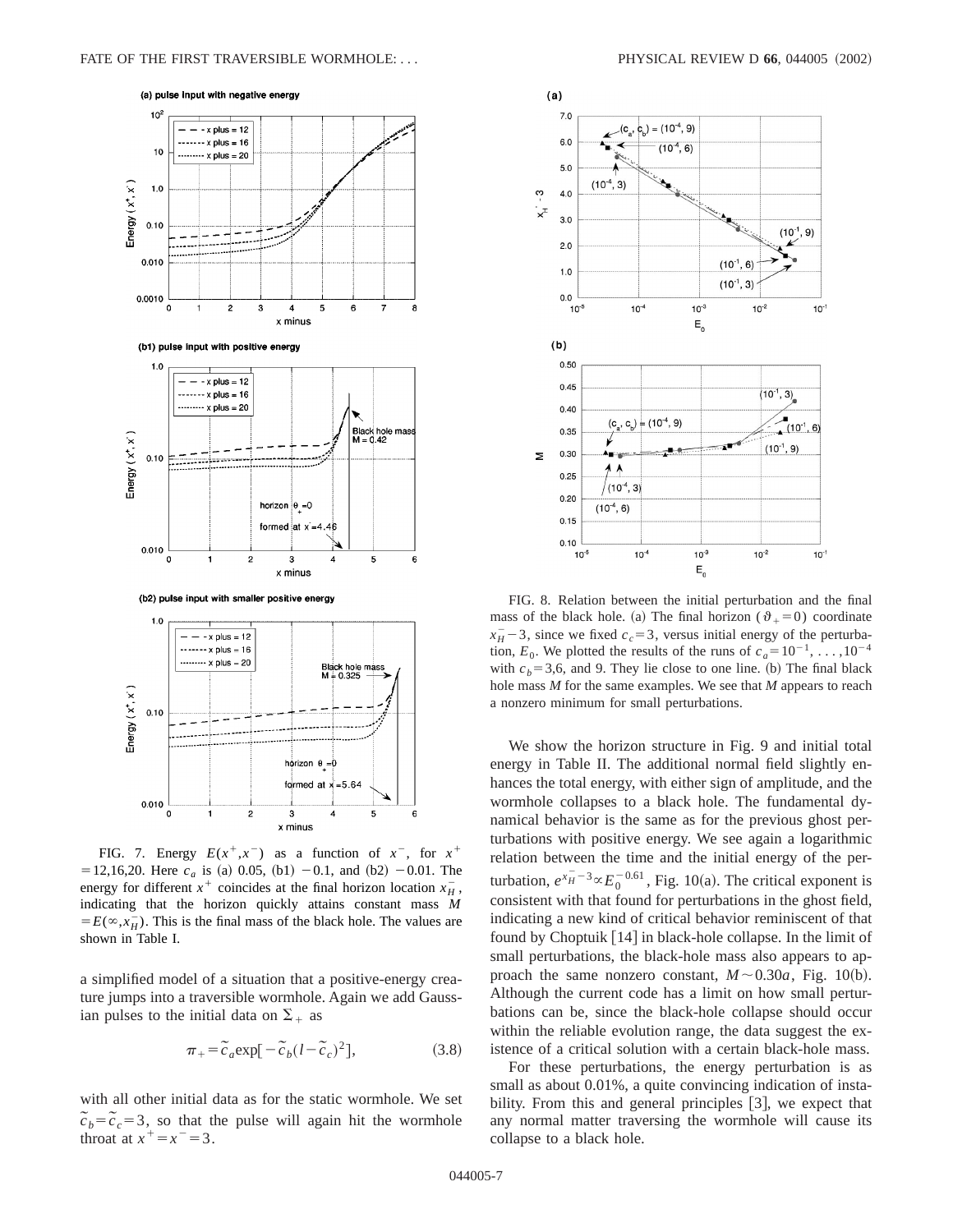

FIG. 9. Evolution of a wormhole perturbed by a normal scalar field. Horizon locations: dashed lines and solid lines are  $\vartheta_+ = 0$  and  $\vartheta$ <sub>-</sub>=0, respectively.

### **D. Wormhole maintenance**

Supposing the normal field pulse represents an actual traveller of the traversible wormhole, then he, she, or it may go through the wormhole and exit safely into the other universe if the speed is high enough, as can be seen from the Penrose diagram obtained from Fig. 9. However, the wormhole itself will collapse to a black hole, ending its usefulness for travellers.

We here demonstrate a kind of temporary maintenance of the wormhole by sending in an additional ghost pulse just after the passing of the traveller. In Fig. 11 we show the results for pulse parameters  $(\tilde{c}_a, \tilde{c}_b, \tilde{c}_c) = (0.1, 6.0, 2.0)$  for the normal field representing the traveller, combined with a balancing pulse  $(c_a, c_b, c_c) = (0.023\,90, 6.0, 3.0)$ , case B, or  $(c_a, c_b, c_c) = (0.023\,85, 6.0, 3.0)$ , case C. If we do not send the balancing pulse, the wormhole collapses to a black hole with horizons given by case A in the plot. Case B ends up with an inflationary expansion, while case C keeps the wormhole structure at least until  $x^2 = 10$ . Since the final fate of the wormhole is either a black hole or an inflationary

TABLE II. Initial Bondi energy  $E_0$  and the final structures for different conventional pulse inputs described by Eq.  $(3.8)$ . The columns are the same as for Table I.

|  | $\tilde{c}_a$ $\tilde{c}_b$ $E_0/a$                                              | $x_H^-/a$ M/a |  |
|--|----------------------------------------------------------------------------------|---------------|--|
|  | $\pm 1 \times 10^{-2}$ 3.0 +6.86 $\times 10^{-5}$ black hole 9.61 0.31           |               |  |
|  | $\pm 5 \times 10^{-2}$ 3.0 $+ 1.71 \times 10^{-3}$ black hole 7.50 0.32          |               |  |
|  | $\pm 1 \times 10^{-1}$ 3.0 + 6.86 $\times 10^{-3}$ black hole 6.68 0.34 (Fig. 9) |               |  |
|  | $\pm 5 \times 10^{-1}$ 3.0 $+ 1.71 \times 10^{-1}$ black hole 4.82 0.46          |               |  |
|  | $\pm 1 \times 10^{0}$ 3.0 +6.86 $\times 10^{-1}$ black hole 3.70 0.90            |               |  |
|  |                                                                                  |               |  |



FIG. 10. The same plots as in Fig. 8 for conventional field pulses. (a) The final horizon ( $\vartheta_+ = 0$ ) coordinate  $x_H^- - 3$  versus initial energy of the perturbation,  $E_0$ . We plotted the results of the runs of  $\tilde{c}_a = 0.5, \ldots, 10^{-2}$  with  $\tilde{c}_b = 3,6$ , and 9. They lie close to one line, different to that of Fig.  $8(a)$ , but with the same gradient. (b) The final black hole mass  $M$  for the same examples.

expansion, to keep the throat as it was requires a fine-tuning of the parameters, and may not be realistic. However, it shows how the wormhole life may be extended. This indicates that the wormhole might be maintained by continual adjustments to the radiation level, though it would be a never-ending project.

## **IV. DISCUSSION**

We have numerically studied the dynamic stability of the apparently earliest  $\lceil 6 \rceil$  and most frequently rediscovered  $\lceil 3, 5 \rceil$ traversible wormhole, most famous as the first Morris-Thorne wormhole  $[1]$ . We observe that the wormhole is unstable against Gaussian pulses in both exotic and normal massless Klein-Gordon fields. The wormhole throat suffers a bifurcation of horizons and will either explode to an inflationary universe or collapse to a black hole if the total energy is, respectively, negative or positive. For the normal matter, the total energy is necessarily positive and a black hole always results. This black-hole formation from a traversible wormhole confirms the unified theory of both  $[3]$ .

The inflationary expansion provides a mechanism for enlarging a quantum wormhole to macroscopic size. Wheeler introduced wormholes to gravitational physics as part of his still-popular idea of space-time foam  $[15]$ , which envisages